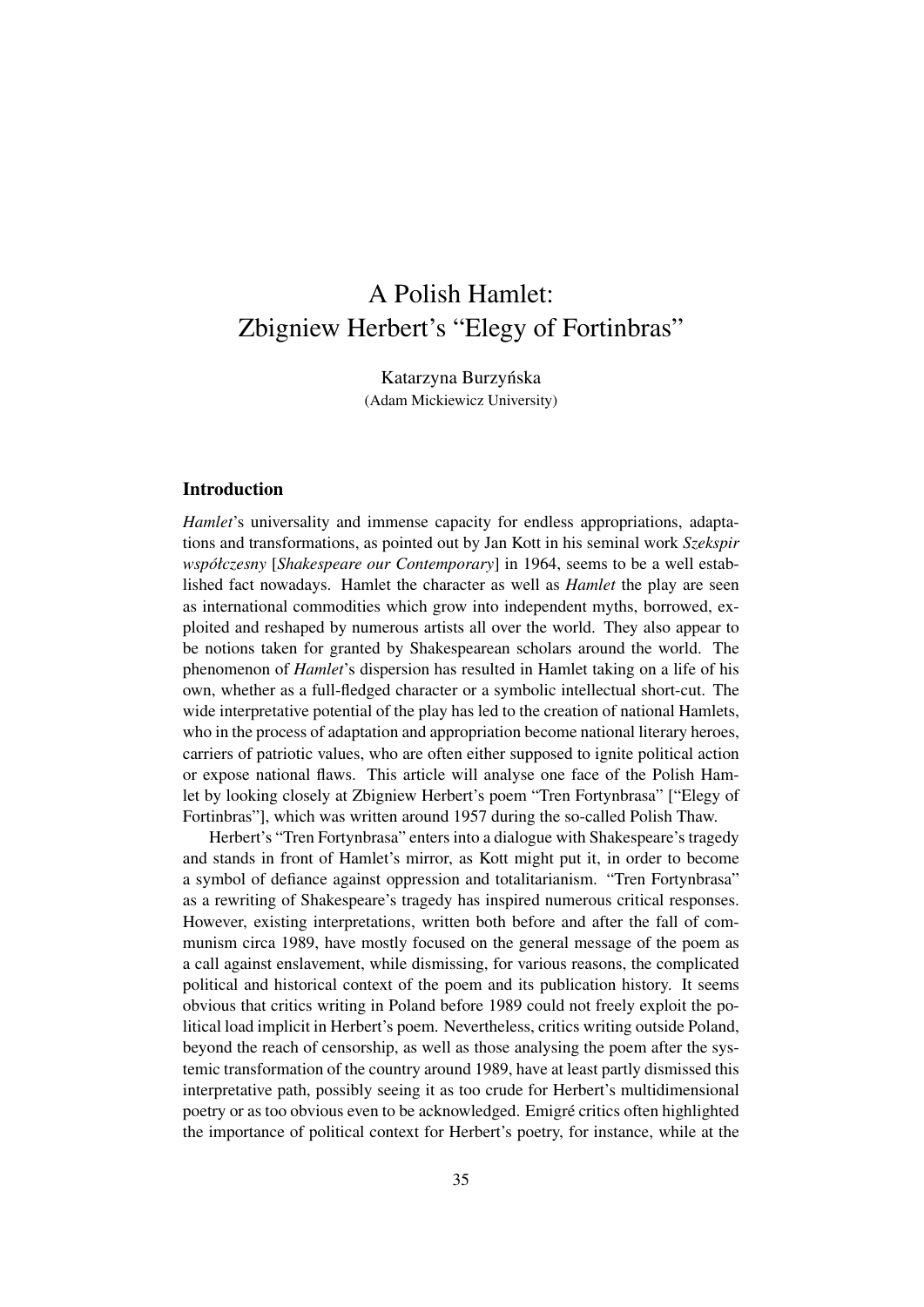same time failing to take advantage of it in their analyses. Moreover, the body of thought on the poem has never been sympathetically organised, leaving a whole plethora of multiple, often unconnected reflections. Thus the aim of this article is twofold: first of all, I would like to organise and at the same time reconcile interpretations coming from various sources and periods; secondly, my goal is to turn the reader's attention to the specific political and historical context of the poem, which in turn leads to the idea of a Polish Hamlet heavily burdened by a politically oriented yearning for freedom and liberty.

The point of departure for me is a "new historical" assumption that the poem by Herbert must be the product of an intricate network of personal, political and historical interdependencies. Bearing in mind the much cited universality of Herbert's poetry, this article suggests that ignoring the very Polish context of "Tren Fortynbrasa" does violence to the poem and the vision of Hamlet encapsulated in it. Apart from seeing it as a metaphorical story of oppression, I want therefore to look at it as a direct poetic portrayal of communist tyranny in Poland, in particular of the superficiality of changes brought about by the events of October 1956, as well as Herbert's private expression of doubt that the so-called Polish October had any lasting value. Inscribing the poem within the specific context of the events surrounding the Polish October will not, in my opinion, diminish its significance but, on the contrary, adds another layer of meaning to its intricate poetic fabric. To fully appreciate the erudition of Herbert's vision and illuminate some of the distinctly Polish interpretative trails in his poem, it is important to see how *Hamlet* has functioned in Polish culture since Romanticism and how strongly the influence of Polish Romantics resonated right up until the Second World War.

#### The Polish Hamlet

The construct of a Polish Hamlet relies heavily on the heritage of Polish Romanticism, which was created by such poets as Adam Mickiewicz, Juliusz Słowacki or Cyprian Kamil Norwid.<sup>1</sup> It is crucial to note that during Polish Romanticism, dating roughly from 1822 to 1864, the Republic of Poland did not exist as an independent state. The year 1822 marks the publication of Mickiewicz's *Ballady i Romanse* [*Ballads and Romances*], most often seen as a manifesto of Polish Romanticism, while 1864 is the year of the collapse of the January Uprising, the last of three military attempts to regain Poland's independence, which had been lost in 1795 (Straszewska 331, 534). From 1795 onwards, literature began to play a crucial role in the preservation of Polish language and culture. This trend culminated in the period of Romanticism when "the literature of Poland developed into that marvellous haunting song of a nation in bondage which stands forth not only as a noble artistic creation, but as the sublime expression of a nation's faith" (Gardner 324). Polish Romantic literature shared many features with Western Romanticism;

<sup>&</sup>lt;sup>1</sup>For a more detailed analysis of rewritings of Shakespeare in Polish literature, see Gibińska (1999, 9–23).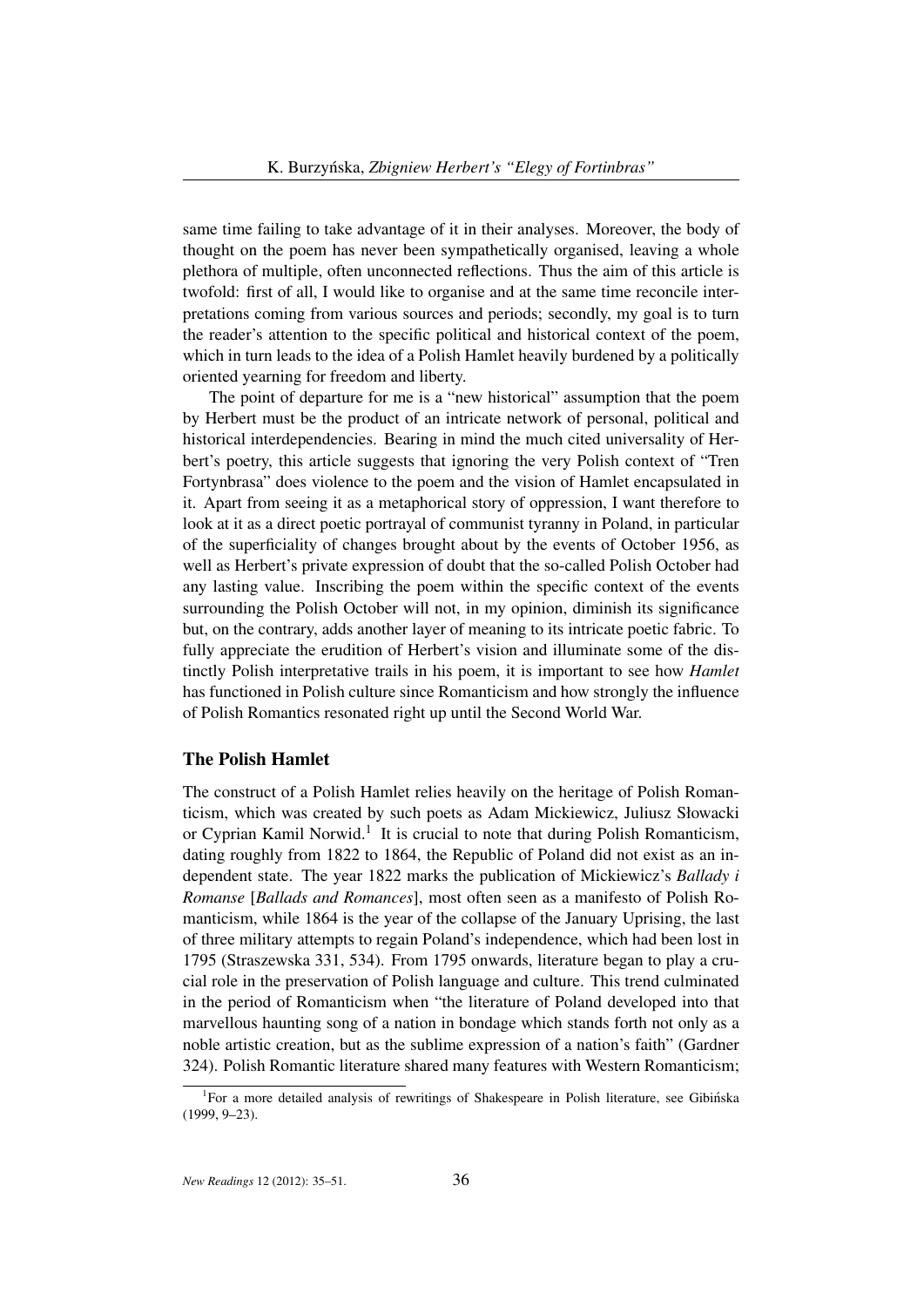however, its nature was strongly politicised as a consequence of Poland's disappearance from eighteenth- and nineteenth-century maps of Europe.

Polish Romantic literature was characterised, similarly to English Romanticism, by the re-discovery of Shakespeare as the Bard. In Poland, Shakespeare attained the status of a cult figure, while *Hamlet* became one of the most popular vehicles communicating Poles' unfulfilled yearning for freedom and lost independence. It was common practice among poets to read the fatal destiny of the country through the tragedy of Hamlet; the story of Hamlet was intertwined, for instance, with the failure of the November Uprising of 1830 (Trznadel 1988, 17). In addition, Mickiewicz, influenced by Shakespeare's histories, was trying to create a new national historical drama that could console Poles or push them to action. And Słowacki was writing his politically infused drama *Kordian*, whose title figure, torn by raging passions and contradictory impulses, might be seen as the Polish Romantic realisation of Hamlet. Of course, poets of the following literary periods also utilised Shakespeare, but it is Romanticism that had the strongest influence on Polish visions of Hamlet. The main reason for the lasting influence of Polish Romanticism on the reading of *Hamlet* in later periods was the aforementioned politicised message brought to bear through Hamlet's mouth. The tragedy of Hamlet became associated with the tragic fate of the nation and, once this happened, the mental identification was imprinted as a kind of national archetype. This idea turned out to be particularly handy in post-war reality, especially as the creative circumstances of Romantic poets and post-war twentieth-century poets emerged as painfully similar. The Romantic poets created poetry to honour a politically nonexistant nation, while post-war poets had to find a way to write poetry in a country whose sovereignty was yet again severely infringed and where values like democracy or freedom of speech were compromised. For these reasons, the archetypal Polish Hamlet seems to have met with a favourable response in the twentieth century and was widely taken up. Herbert's "Tren Fortynbrasa" continues and at the same time contests the tradition of the Polish Hamlet. However, before this idea can be carried any further, it seems reasonable to first analyse the text of the poem as well as its relation to Shakespeare's play in order to outline a more general background to Herbert's conceptualisation of the Polish Hamlet.

# The Genre of the Poem

Herbert's "Tren Fortynbrasa" was first published in a then fortnightly magazine called *Po Prostu* [*Simply*] in 1957. It was later republished in Herbert's third poetry collection entitled *Studium Przedmiotu* [*Study of the Object*] in 1961. The poem involves the type of appropriation which Julie Sanders in her book *Adaptation and Appropriation* termed "grafting", where a seemingly minor character from a source text occupies a central place in another work of art (Sanders 56–57). Central to the poem by Herbert is Fortinbras, the Norwegian prince, a minor character in Shakespeare's *Hamlet*. Janusz Sławiński, the author of the first, very detailed and influential analysis of Herbert's elegy from 1967, focuses mostly on the contrasts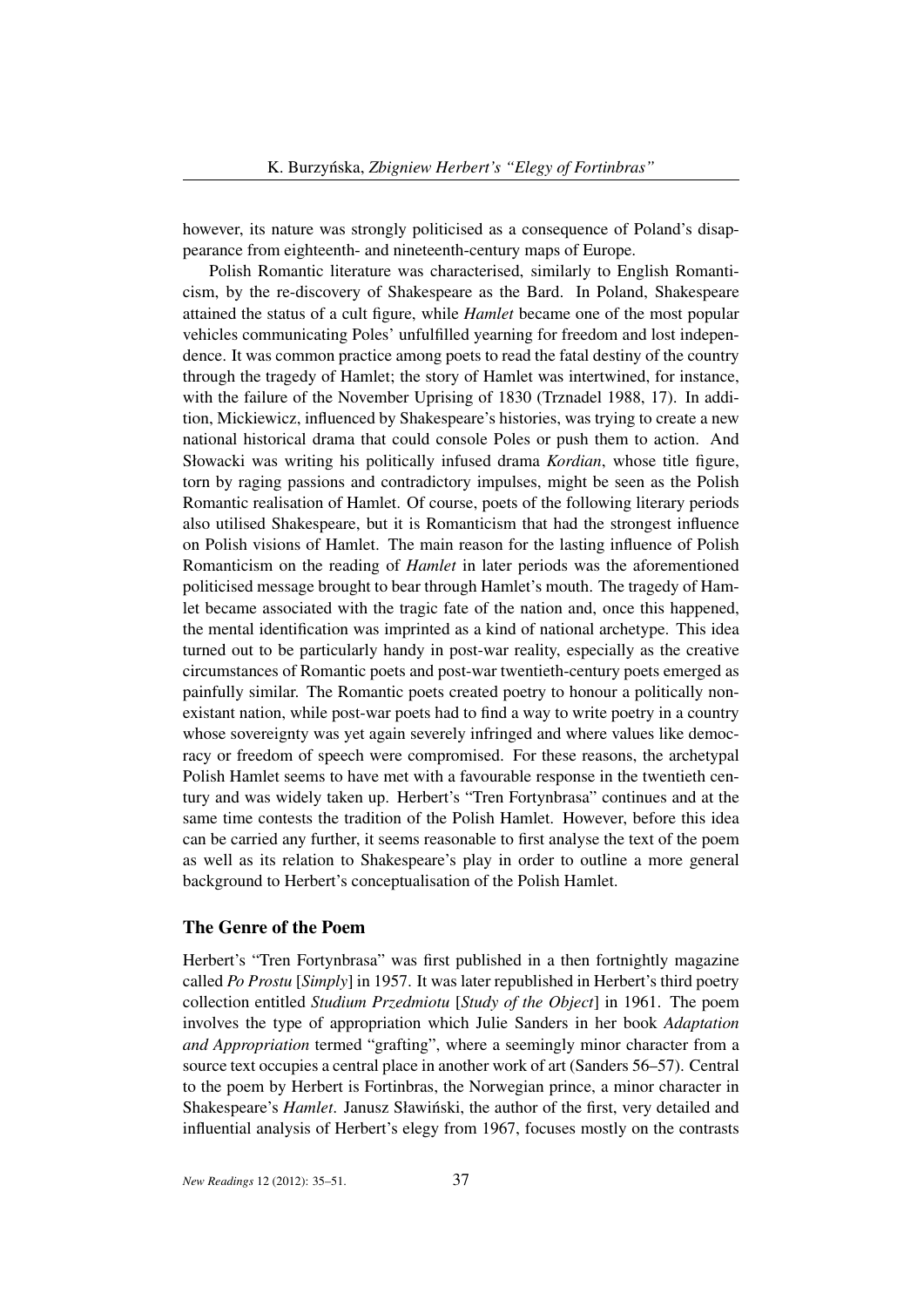between the Shakespearean Hamlet, on the one hand, and on the other, Fortinbras as seen through the eyes of Herbert. Sławinski also devotes much time and space ´ in his essay to generic disputes and structural intricacies. For example, he points to the ironic appropriation of the elegy genre. "Tren Fortynbrasa" reverses the constitutive elements of an elegy: instead of praising the late prince, the speaker intends to ridicule him. As Sławiński claims, this happens because the monologue is really an act of self-expression and a self-definition of Fortinbras, the new ruler (45). Marta Gibinska, on the other hand, suggests that Herbert's poetic vision is ´ structurally reminiscent of a history play instead of a tragedy:

as in Shakespeare's histories—one ruler takes over after another, or, more precisely, after the helm of authority has been vacated by usurpation or assassination. And, as in any Shakespearean chronicle play, the new man in power, the ruler-to-be, takes delight in his position, announces his political dogma and starts acting accordingly. (Gibińska 1999, 57)

Sławiński's analysis was praised by Stanisław Barańczak in his influential study of Herbert's poetry *Uciekinier z Utopii* [A Fugitive from *Utopia*]. Barańczak, following Sławinski, claims that the proper understanding of this reworking of the elegy ´ genre and the subtle irony of Herbert's dramatic monologue leads one to the conclusion that the poem primarily communicates the aforementioned clash of these totally opposite attitudes (Baranczak 98). Helpful and insightful as these observations may be, they seem incomplete as they give little clue as to the meaning of the contrasted attitudes. Thus, to uncover the intertextual and hypertextual meanderings created by Herbert, it seems necessary to move on to a more detailed reading of the two key figures of Hamlet and Fortinbras.

#### Hamlet versus Fortinbras

In Shakespeare's *Hamlet* the character of Fortinbras takes up little space in the text and does not usually demand much attention from spectators of the play. Fortinbras is the son of the late Norwegian king who is at first planning to battle against the Poles but promises not to attack Denmark. One learns that his father had lost some lands in the battle against the late King Hamlet. What seems crucial is the fact that Fortinbras's situation parallels Hamlet's. Fortinbras, along with Hamlet and Laertes, is one of the three avenging sons in the play. As Harold Jenkins observes,

the important thing is that Fortinbras and Laertes here lead up to Hamlet because their situations are designed to reflect his. The first, as the son of a dead king and nephew of a reigning king, invites obvious comparisons, and is actively campaigning to right his father's wrongs. (133)

Fortinbras is mentioned in Act 1, Scenes 1 and 2; he appears once later in Act 4 and eventually in Act 5 he brings some hope for restoration after the chaos and the deaths of all the major characters. With the words "he has my dying voice", Hamlet on his deathbed gives Fortinbras the prerogative to act and restore law and

*New Readings* 12 (2012): 35–51. 38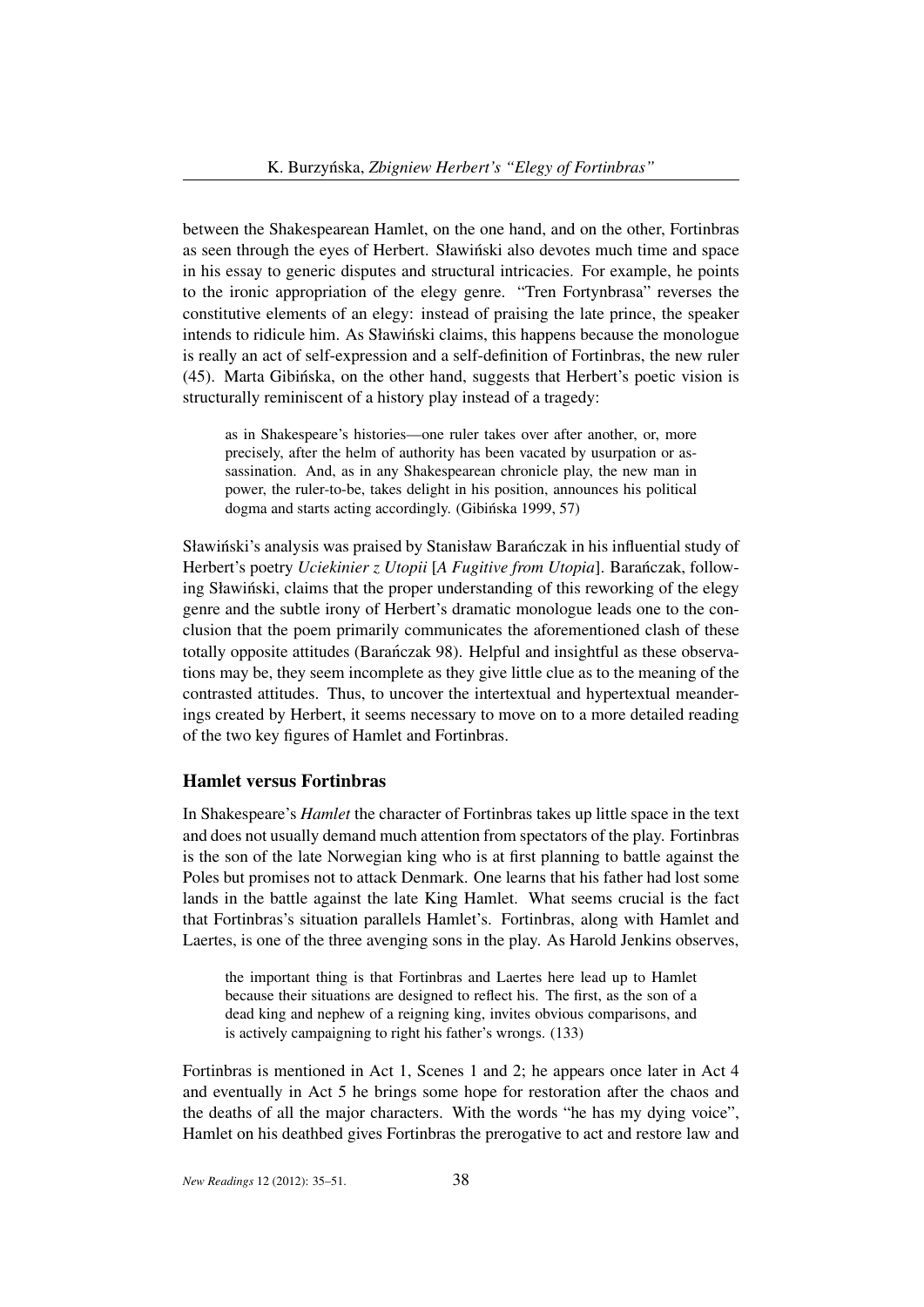order (Shakespeare 459). He is supposed to play a crucial role in the restoration of order; however, subsequent events do not belong to the sphere of Shakespeare's tragedy any longer. As Hamlet puts it "the rest is silence" (Shakespeare 460). The final silence proposed by Shakespeare is broken by Herbert's Fortinbras who comes into focus with his new, alternative continuation of reality.

Sławiński, in his classic analysis of Herbert's elegy, points to the probable source of its inspiration. He claims that Herbert might have taken the idea of making Fortinbras the centre of his elegy from Stanisław Wyspianski's seminal study of ´ *Hamlet* from 1907 (42). Wyspianski was the first Polish critic to recognise the crucial role of Fortinbras within the fabric of Shakespeare's tragedy and to point out essential parallels between the lives and aspirations of the two princes. In his study, originally written to provide actors and directors working on *Hamlet* performances with guidance and advice, Wyspiański created his own vision of Shakespeare's play by mixing Shakespeare's lines with his own reflections and interpretations of particular scenes. According to Wyspianski, Fortinbras is immensely important in ´ the structure of the play as his threatening figure overshadows all the unfolding events and heralds destruction (83). Fortinbras, just like Hamlet, wants to avenge his father and has an uncle who is the king. Wyspianski, building upon the cursory appearance of Fortinbras in Act 4, Scene 3, and his near meeting with Hamlet (who appears on stage exactly as Fortinbras leaves), imagines a fantasy meeting between the two princes, in which they plot together against Claudius. As Wyspianski outlines, Hamlet sees the brave avenger Fortinbras as his "faithful reflection ´ and an example" who ignites him to action (89). It might be this fantasy meeting that stirred Herbert's imagination and provided the necessary bridge between the text of the play and its poetic continuation, at least as Sławinski envisages it. Af- ´ ter all, in the poem the two princes "can talk man to man" (Herbert 2007, 186).<sup>2</sup> However, what also seems to be important about Wyspianski's Fortinbras and what ´ ultimately makes him an approximation of his poetic counterpart in Herbert's elegy, is the fact that in Wyspianski's fantasy Fortinbras conducts negotiations with ´ Claudius under the guise of friendship and loyalty (Wyspianski 87). He seems to ´ be a pragmatic politician strategically planning his moves and securing his position on all fronts. This pragmatism, bordering on cynical particularism, links him to Herbert's calculating Fortinbras "with a cold apple in [his] hand" (Herbert 2007, 186). Following Wyspianski, Kott in his essay on ´ *Hamlet* in *Szekspir współczesny* also highlighted the importance of Fortinbras. However, Kott demonstrated striking personality contrasts between Prince Hamlet and Prince Fortinbras (84–85). It is these character antinomies that lie at the very heart of poetic tensions present in "Tren Fortynbrasa". Thus it comes as no surprise that Kott used a quotation from the poem as an opening for his essay.

 $2^2$ Most of the poems in Herbert (2007) are translated by Alissa Valles, with some exceptions. These exceptions include "Tren Fortynbrasa", which is in the translation by Czeslaw Milosz and Peter Dale Scott.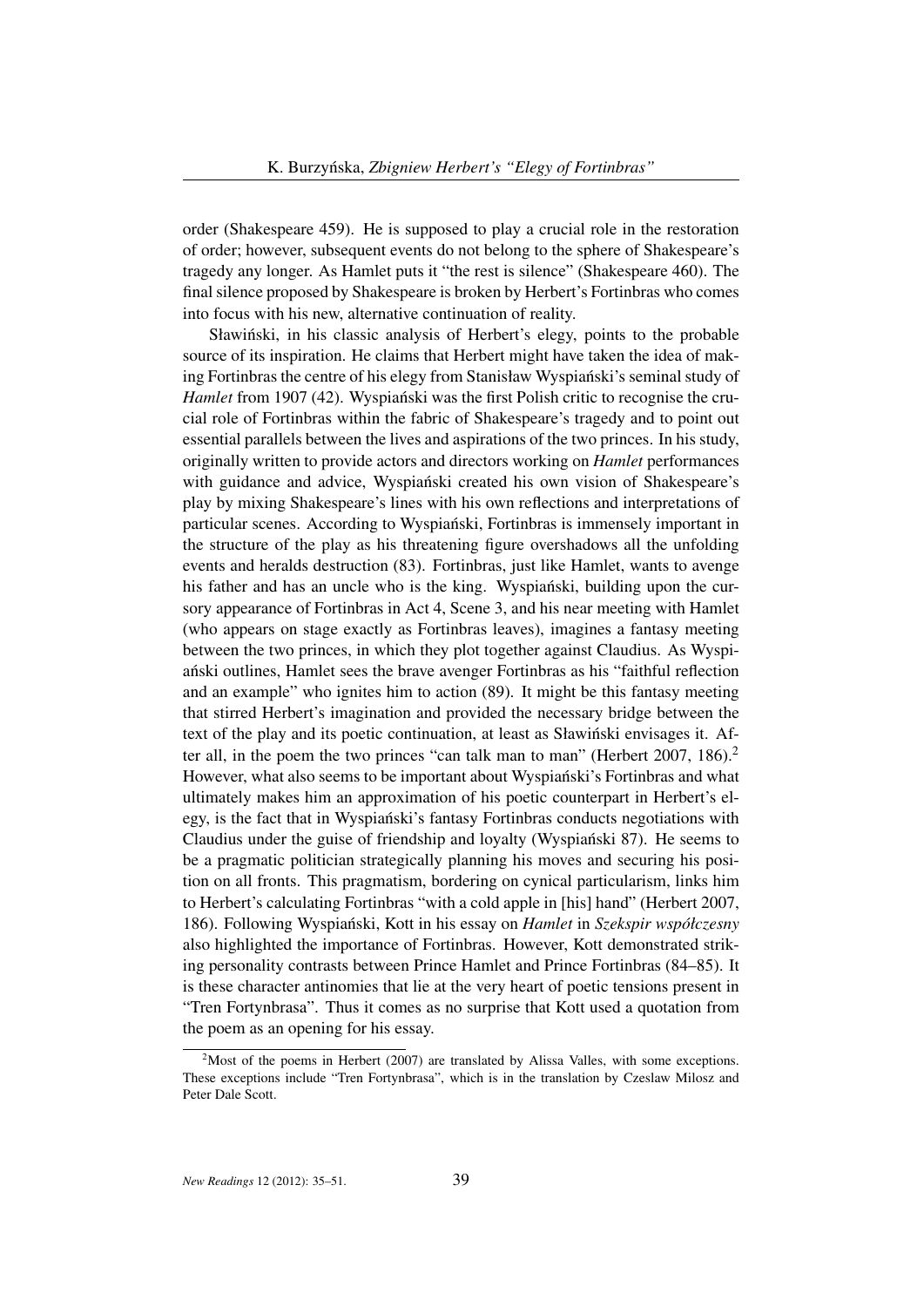In Herbert's poem it is Fortinbras who comes into focus and is given voice. The poem takes the form of a dramatic monologue in which Fortinbras presents his immediate actions following Hamlet's death, like "a soldier's funeral" which will "be [his] manoeuvres before [he] starts to rule" as well as more far-reaching tasks like "a sewer project and a decree on prostitutes and beggars" and "a better system of prisons" (Herbert 2007, 186). However, a closer look at the poem's structure and message shows that it is really a conversation (Gibinska 1998, 61). The opening line of the poem, in the English translation by Czeslaw Milosz and Peter Dale Scott, "Now that we are alone we can talk prince man to man", testifies to this notion (Herbert 2007, 186). Moreover, Fortinbras evidently enters into a dialogue if not with the dead prince, then definitely with ideas and attitudes verbalised by him in Shakespeare's play (Sławiński 43). He also addresses his comments to Hamlet. Sławiński diligently traces most of the source quotations which Fortinbras, the speaker, discusses. For example, when Fortinbras says "you crunched the air only to vomit" (Herbert 2007, 186) he reshapes Hamlet's line "I eat the air, promisecrammed" (Shakespeare 303). Then, when he says "you did not know even how to breathe", he appears to echo Gertrude's words from the scene of Hamlet and Horatio's fencing match, "He's fat and scant of breath" (Shakespeare 453). Fortinbras also negates Hamlet's last line, "The rest is silence" (Shakespeare 460) and rejects it by saying, "The rest is not silence but belongs to me" (Herbert 2007, 186). In this way, he finally breaks down Hamlet's "crystal notions" and "chimeras" and establishes himself as the master of puppets in the aftermath of Shakespeare's tragedy.

Alfred Alvarez highlights the fact that in Herbert's early poetry, before the birth of Mr Cogito, the moral judgement of poetic characters is never direct (1). In the midst of nuances and subtleties, readers seem to be left to make a decision as to who is right and who is wrong, or maybe rather whose side they want to take regardless of any rightness. Alvarez compares "Tren Fortynbrasa" to Andrew Marvell's "An Horatian Ode upon Cromwell's Return from Ireland", where, in his opinion, carefully weighed raison d'état always wins over political idealism. In this sense, Alvarez praises Fortinbras for his political realism. At the same time he tries to justify Fortinbras's cold and patronising tone, even acknowledging some notes of sadness and regret in it (Alvarez 1). Although Alvarez seems to focus on the indirectness and ambiguity of Fortinbras's utterances, simultaneously underscoring the universality of the poem, he fails to support his argument with any textual examples. To my mind, though acknowledging Herbert's poetic subtlety, Alvarez's view of Fortinbras still seems far too generous. By saying "you lie on the stairs and see no more than a dead ant" (Herbert 2007, 186), Fortinbras brutally strips the dead prince of the nobility and honour which should belong inextricably to the tragic hero. He mechanically gets down to the business of tidying up the mess left by the idealistic prince, saying "I must also elaborate a better system of prisons / since you justly said Denmark is a prison" (ibid.). This statement is a twist on Hamlet's metaphorical comment "Denmark's a prison" (Shakespeare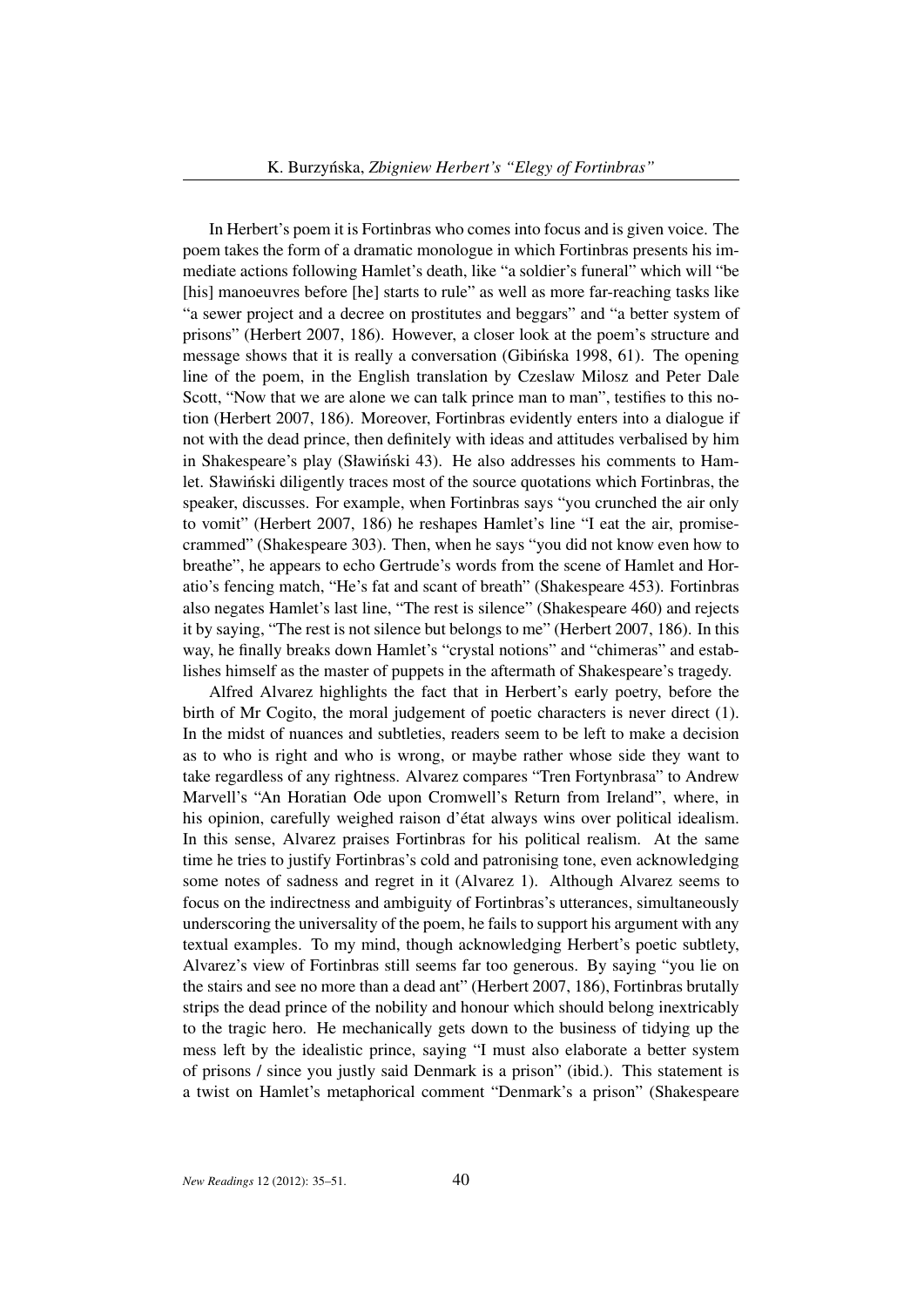$255$ ).<sup>3</sup> It is not merely that Herbert's Fortinbras refers to Hamlet's words; rather, Herbert refashions their meaning through bitter irony in order to paint a picture of the Danish prince as frail and excluded from human life. Even the description of Hamlet's appearance proves his total unsuitability for real life and especially his weakness. The look of Hamlet's hands makes Fortinbras laugh, while his feet are clad in "soft slippers" (Herbert 2007, 186). By contrast, Fortinbras seems to emerge as an epitome of the ideal ruler's pragmatism and strength of character. He wants to "take the city by the neck and shake it a bit" (ibid.). If there are really tones of grief or regret in the voice of Fortinbras, as Alvarez maintains, they are cancelled out by his detached "Adieu prince [. . .] I go to my affairs" (ibid.). As Sławinski underscores, the poem juxtaposes two opposite attitudes to life and ´ power. Hamlet is a "defenceless" moralist who knows nothing about "human clay", while Fortinbras is a practical and shrewd ruler who knows only too well how to knead this clay (Sławiński 46). After all, he sees his rule as "the eternal watching / with a cold apple in one's hand on a narrow chair / with a view of the ant-hill and the clock's dial" (Herbert 2007, 186).

A close reading of the poem confirms Sławinski's claim that the poem revolves ´ around the presentation of two opposite political stances: Fortinbras's pragmatism and Hamlet's idealism. Herbert's lyrical indirectness creates a relatively open framework for the interpretation of these attitudes and the figures who represent them. Alvarez suggests that Fortinbras says farewell to Prince Hamlet with understated sorrow and takes over his role with a qualified sense of duty. On the other hand, Fortinbras's irony seems all too evident and we cannot escape feeling that we have access to the workings of a very calculating, if not two-faced person's mind. Though this might be a partially limiting reading of Fortinbras, he emerges as a Machiavellian prince who acts according to the principle that the ends justify the means. However, Fortinbras's biting irony bordering on cynicism becomes only clearly visible when we embrace a strongly political reading of the poem, taking into consideration the context of the original publication and historical circumstances surrounding its creation. Baranczak does not provide a fully-fledged ´ analysis of "Tren Fortynbrasa" in his study on Herbert, but he mentions this particular poem when reminding the reader that the aforementioned political, historical and even autobiographical contexts should always be considered when speaking about Herbert's poetry (Barańczak 28). Although he does not see them as absolutely decisive and definitive clues to unveiling the mystery of Herbert, he sees them as crucial to avoid misunderstandings and "primitivism of interpretations", to use his own words (ibid.).

<sup>3</sup>These lines appear only in the Folio version but are present in Polish translations of *Hamlet*. The line "Denmark's a prison" was also used as one of the opening lines in the famous staging of *Hamlet* in the Stary Theatre in Krakow in 1956, which was interpreted by Jan Kott in *Szekspir współczesny* as a political statement and a commentary on the situation in Poland.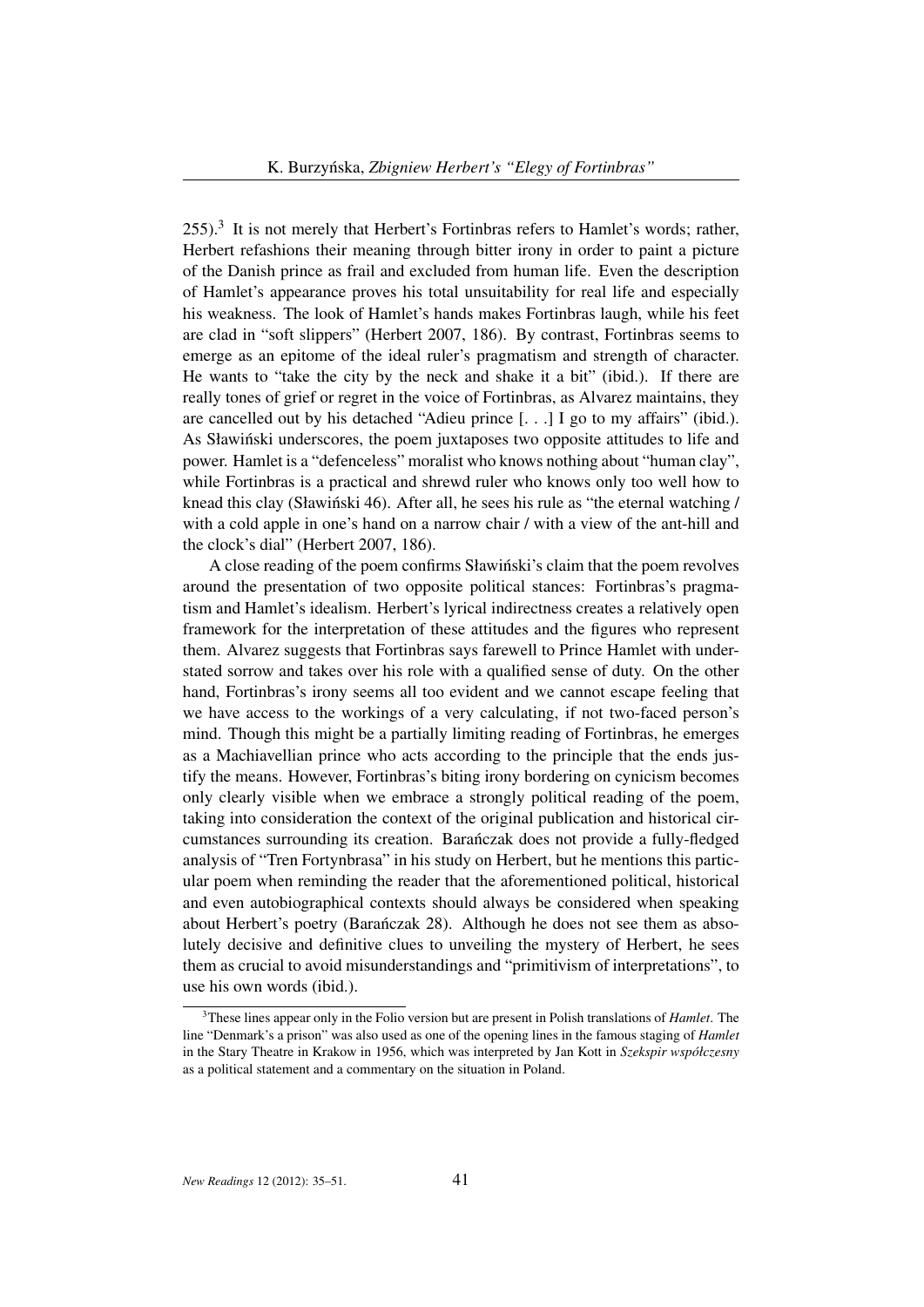#### The Literary and Historical Context of the Poem

At this stage, it seems crucial to look at the circumstances of the poem's publication and at the same time to shed some more light on the functioning of the institution of censorship in the People's Republic of Poland. Jacek Trznadel, author of the essay collection *Polski Hamlet* [*Polish Hamlet*], claims that "Sławinski said every- ´ thing that could have been said about the poem".<sup>4</sup> He also highlights the fact that for many years Herbert's poem officially "existed only with half of its meaning, which is demonstrated by analyses taking into account only internal and literary symbolism" (Trznadel 1988, 249). Obviously the reason for such a situation was the existence of censorship in communist Poland. As mentioned at the beginning, the poem was originally published in 1957 in *Po Prostu* along with another text entitled "Ze szczytu schodów" ["From the top of the stairs"]. Almost simultaneously another poem "Co widziałem" ["What I saw"] appeared in another weekly, *Ziemia i Morze* [*Earth and Sea*], in the same year. According to Janusz Detka, these three poems form a triptych that was written in the same period and whose parts complement one another (Detka 27). The division of the poetic triptych and its publication in two separate magazines was a result of a compromise with censorship officials. As Detka suggests, at the time Herbert was negotiating the publication of his second poetry volume *Hermes, pies i gwiazda* [*Hermes, Dog and Star*] and possibly had to make concessions to officials (Detka  $27$ ).<sup>5</sup> Unfortunately, the triptych once divided into a diptych and one separate poem could not be republished in the volume together and thus "Tren Fortynbrasa" found its way into *Studium Przedmiotu* from 1961, while "Ze szczytu schodów" and "Co widziałem" had to wait until 1983 to be republished in *Raport z Oblężonego Miasta [Report from the Besieged City*] in Paris (Detka 27). The case of Herbert's triptych illustrates the practices of censorship in communist Poland, as censors avoided any radical falsification of reality and instead proceded cautiously, while nonetheless distorting authors' original intentions. So they interfered with the arrangement of poems, their layout or dates, occasionally blocking single poems in a given volume (Budrowska 29).

As a result of censorship interventions, "Tren Fortynbrasa" was intentionally taken out of its original context and deprived of the interpretative background originally provided by its sister poems. The practices of communist officials signal the implicit political message of the poem and they also explain the incompleteness of Sławiński's analysis from 1967. According to Barańczak, in the course

 $4$ The translation of the quotation is mine. The same applies to all the other critical works published in Polish. It is worth mentioning that Trznadel's critical work was originally published in 1988 in Paris and thus is an example of emigré writing. In Poland during the communist era, literature could be divided into three spheres: the official literature in accordance with the communist politics and ideology, clandestinely circulated literature which escaped the constraints of censorship, and emigré literature created by Poles who emigrated for political or economic reasons. In order to find out more about the circulation of literature and literary criticism in communist Poland, consult Detka or Budrowska.

 $<sup>5</sup>$ Herbert's clashes with censorship surrounding the publication of his second poetry collection</sup> are documented in his letters to Halina Misiołek (Herbert 2000, 161).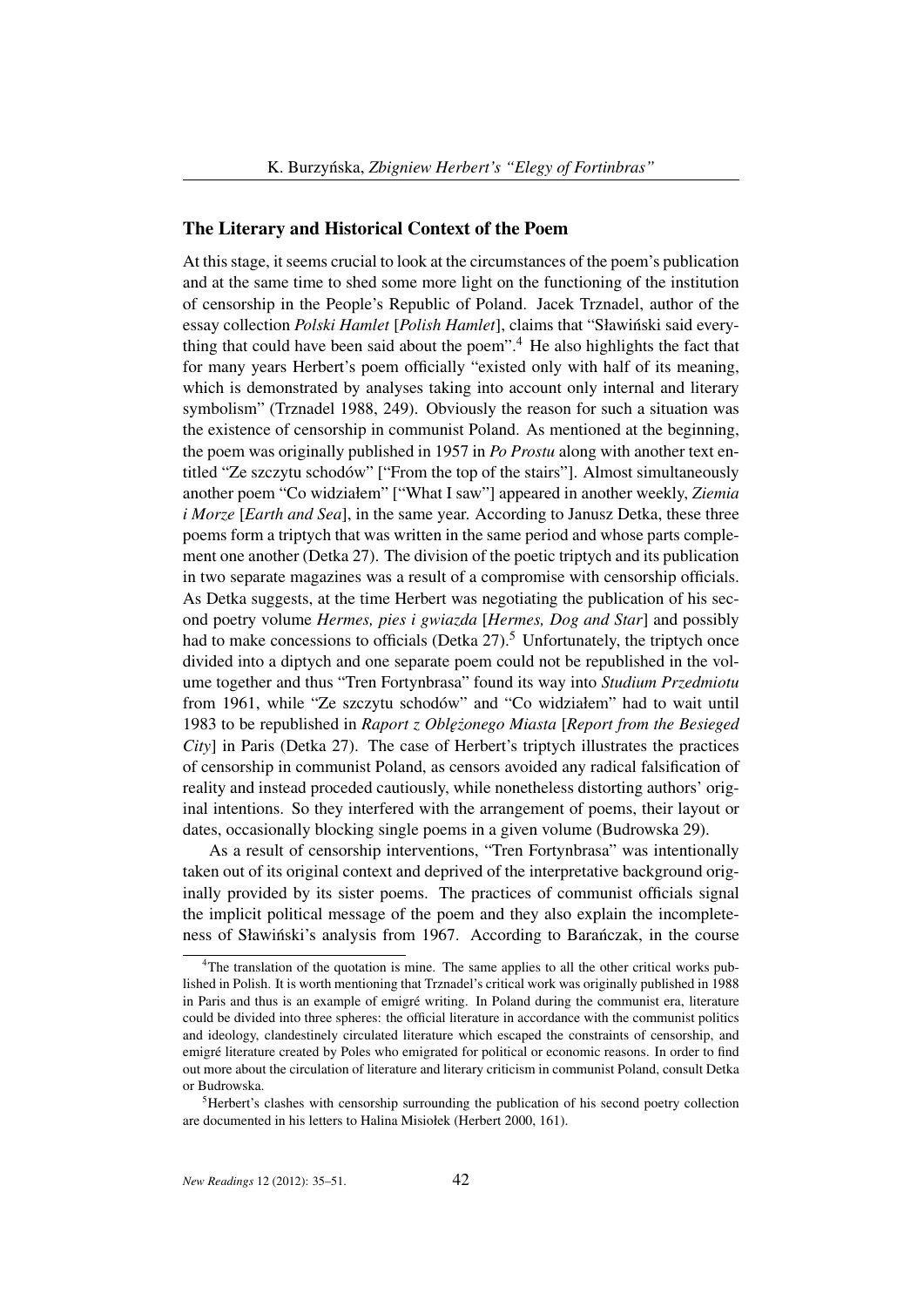of Herbert's career, the paranoid tightening of censorship coincided with a smear campaign against his person and his poetry.<sup>6</sup> This also resulted in a distorted vision of Herbert's poetry in Polish post-war poetry criticism (25–27). Just a glance at Herbert's biography makes this even clearer. Herbert had his late or rather second debut around the year 1954, two years after the death of Stalin, when the first signs of the Thaw were beginning to settle in (Baranczak 21). He had consciously ´ refused to publish any works in the period of raging socialist realism in Poland between the years 1949 and 1956. In 1954 he even left Związek Literatów Polskich [The Polish Writers' Society]. In 1985, in an interview with Trznadel, Herbert reminisced about the times of socialist realism and explained his stance by saying:

So I chose, you know, I simply had no other choice. A situation of a sailor, who goes out to sea, a climber who climbs a mountain or a choice of a profession or a woman, with whom I am for better or worse. Natural risk of every life. So it is like this: I was not interesting, I did not expose what I thought and wrote. When I was still a member of the writers' society and the time for verification came, I told myself: I will not write a single text 'in accordance with the trend', simple as that, I will not write it. (Trznadel 1986, 256)

Herbert spent many years of his life abroad in western countries where he received many prestigious awards. In the meantime in Poland, the cultural unit of the governing communist party, the Polish United Workers' Party (PZPR), responsible for the official cultural policy of the country, manifested growing hostility towards Herbert (Baranczak 21). When he came back to Poland in 1980, the authorities refused to publish any of his works. Herbert emerged as a poet whose poetry existed in translation but was barely known in his homeland  $(Alvarez 1)<sup>7</sup>$  Alvarez recollects that when one of the underground publishing houses decided to publish eighteen poems from Herbert's *Raport z Oblężonego Miasta*, his popularity grew,

 ${}^{6}$ Baranczak's study *Uciekinier z Utopii* also belongs to the critical literature of emigration. It was published in 1984 in the UK.

<sup>&</sup>lt;sup>7</sup>Herbert as a poet existing in translation leads us to reflect on the translated text of "Tren Fortynbrasa". As happens with poets whose mother tongue is not widely spoken around the world, translated text gives a reader only mediated access to the original. Fortunately, one can speak of incredible luck with the choice of translators who were able to keep Herbert's power of expression even in translation (Alvarez 1). However, as Alvarez underscores, it is the clarity of expression, internal balance and purity of the moral message that makes Herbert's poems so powerful even in translation (1). "Tren Fortynbrasa", along with a couple of other poems, was translated by the two very gifted translators Peter Dale Scott, a poet and a former professor of English at the University of California, Berkeley, and Czesław Miłosz, Herbert's compatriot, also an acclaimed poet and a Nobel Prize Laureate. Thanks to their efforts, the quality of translation is exquisite and enables the English-speaking reader to enjoy Herbert's poem with all its subtleties and intricacies. Not only Scott and Miłosz's acute poetic instincts were responsible for the high quality of the translation. I would argue that equally important were Miłosz's experiences and background, which to an extent were similar to Herbert's. It seems crucial that Miłosz was a Polish emigré poet of Lithuanian roots, whose poetry was banned by censorship in Poland until 1980 because of its strongly anti-communist message. To my mind, these experiences shaped a similar kind of sensitivity to Herbert's and helped Miłosz successfully render not only the message but also the form.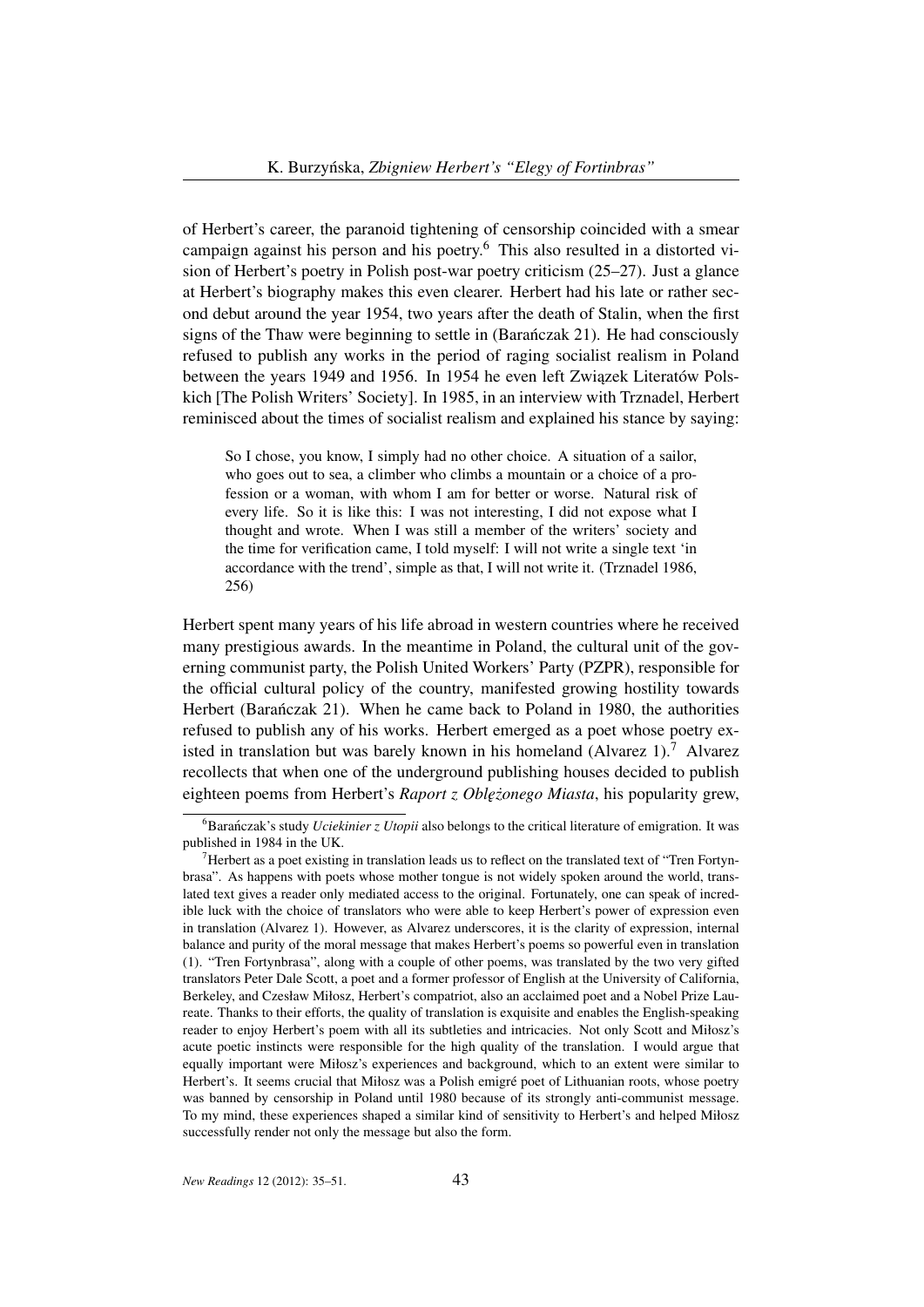but this in turn brought the Citizens' Militia, the police in communist Poland, to his door. The authorities would keep Herbert under constant observation and harass him with summons or anonymous calls (Alvarez 1). Obviously these practices were not carried out without reason and references to them lead us to the realisation that apart from the universal message of Herbert's poetry, it must also have communicated a strongly political statement.

# Political Overtones in the Poem and the Poem's Relationship to the Triptych

Now that the relation of "Tren Fortynbrasa" to Shakespeare's tragedy, as well as the general context of both Herbert's biography and criticism of his poetry, has been outlined, it seems reasonable to move on to the political statement signalled in the poem. As mentioned before, the emigré critics Trznadel and Baranczak ´ point to the importance of inscribing the elegy within the fabric of the Polish political atmosphere of the late 1950s and signal the Polish October or the fate of the Home Army, the resistance movement under occupation, as interpretative keys. One can only speculate on the reason why they do not go beyond merely acknowledging these keys and abstain from a more detailed analysis of the poem in this light. It is possible that they both assumed that the events of the 1950s were still fresh in the collective memories of Poles and there was thus no need to refresh them. Alternatively, although these emigré critics were under no compulsion to use self-censoring mechanisms, they might have been indirectly infected by various techniques used by critics and writers to evade censorship in the country.<sup>8</sup> The truth, in my opinion, lies somewhere in between, as Baranczak and Trznadel ap- ´ peal to a period memorable and widely recognisable in the collective memory of the nation, taking for granted the comprehensibility of their understatement.

Interestingly enough, Gibinska, who wrote her interpretation of the poem after 1989, in free Poland, claims that it is possible to read the poem through the lens of Polish history, but at the same time says "Herbert's Hamlet does not read any current text of Polish politics" (1998, 164). Though she does not completely reject a political reading of the poem, she seems to dismiss it as either too crude or too obvious. I would like both to contest and complement her view of the elegy. The original publication date of the poem is 1957, which quite directly points to the period of changes in Poland brought about by the Polish Thaw known also as October 1956 or Gomułka's Thaw. Gomułka's Thaw was naturally a result of Krushchev's Thaw in the Soviet Union, where after the death of Stalin in 1953, Nikita Krushchev denounced his predecessor in a famous speech "On the Person-

<sup>&</sup>lt;sup>8</sup>Kamila Budrowska analyses the plethora of techniques used by authors to avoid clashes with censorship. Among one of the most popular strategies was the so called "mowa ezopowa" [Aesop's speech] that was characterised by a widespread use of metaphor and synecdoche. The idea was to write a text with double (that is, explicit and implicit) meaning. Obviously the implicit meaning was only subtly suggested and it was up to the reader to unfold it. For more details and other examples see Budrowska (229–57).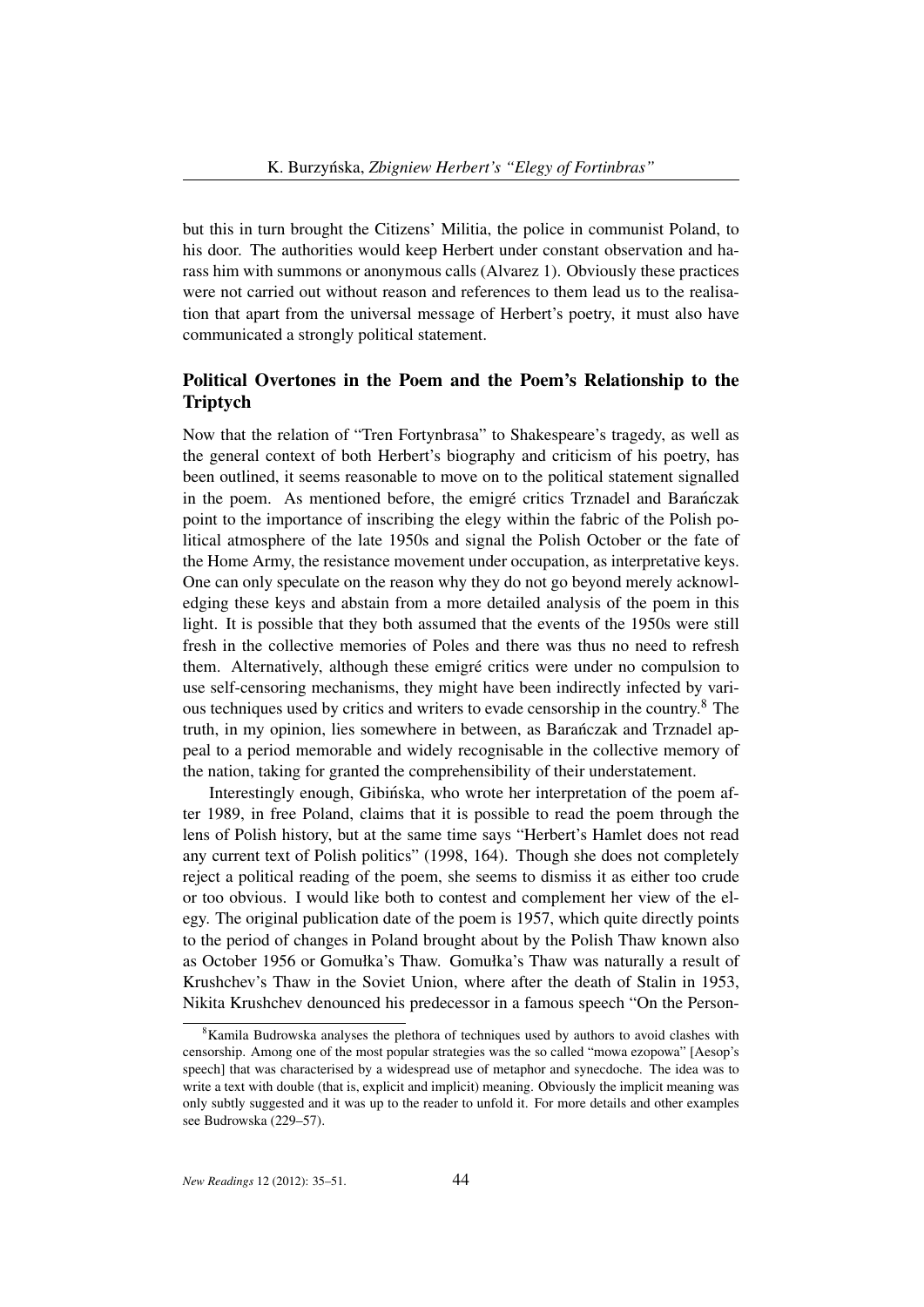ality Cult and Its Consequences". Although the content of the speech was secret, it was quickly leaked to the satellite countries of the Soviet Union. The process of de-Stalinisation, in the form of the release and rehabilitation of political prisoners, and the softening of repression and censorship, started in the Soviet Union and spread to Poland (Detka 146). The Polish October was supposed to bring about a lasting softening of communist policy and greater freedom for Polish citizens. Indeed, Gomułka's new policy raised great hopes and earned him relative support across the nation as he succeeded substantially in various areas; for example he introduced economic recovery plans, negotiated the departure of some important Soviet Army officials, led the abandonment of collectivisation and liberalised policy towards the Catholic Church (Bubczyk  $106-10$ ).<sup>9</sup> However, the liberalisation of life turned out to be illusory and temporary, as Gomułka's regime quickly grew more and more oppressive.<sup>10</sup> The superficiality of the Thaw was finally exposed during the bloody pacification of the Hungarian Revolution of 1956 by the Soviet Army. The Hungarian revolt was modelled on the events of the Polish October, but unlike in Poland it evolved into a regular military uprising with thousands of casualties (Detka 183). The management of the governing party, the PZPR, with Gomułka at its head, despite initial support, officially condemned Hungarian aspirations, ultimately shattering Polish hopes for a permanent change of course in Polish-Soviet relations. The events of the Polish October and its aftermath, as well as the dashed hopes of Hungarians, had a symbolic dimension as they ultimately marked the disillusionment of the nation and exposed the cynical workings of the totalitarian state that only put on a mask of liberalism to achieve temporary aims.

Having outlined the background of the Polish October, it seems more plausible now to draw a comparison between the space of the poem and the real historical plane. As mentioned above, both in Shakespeare's play and in Herbert's poem the arrival of Fortinbras heralds a new beginning as well as restoration of order. So promising, too, was the beginning of the Thaw in Poland. However, Fortinbras's cold sneer directed at Hamlet is symptomatic of the unveiled superficiality of the new order. The atmosphere of regret, mentioned before by Alvarez, seems to be parallel to the painful atmosphere of lost hopes that might have been felt in Poland in 1956, when the Polish October euphoria died out. After all, Hamlet sees "nothing but black sun with broken rays" (Herbert 2007, 186). Fortinbras's saying "there will be no singing only cannon-fuses and bursts" (ibid.) might stand for the mad workings of the totalitarian machine, which eventually turned its way back to repression and offered only fear clad in the disguise of normality. These "cannonfuses and bursts" could very well be linked with the ostentatious demonstration of Soviet power that was played out in Hungary, though Fortinbras's political manifestation of power also reminds one of the communist parades in any totalitarian system: "helmets boots artillery horses drums / drums" (ibid.). One should bear in

<sup>&</sup>lt;sup>9</sup> For more information on Gomułka's regime, the so-called "little stabilisation", see Leslie (367– 82).

 $10$ For more information on the aftermath of the Polish October, see Kemp-Welch.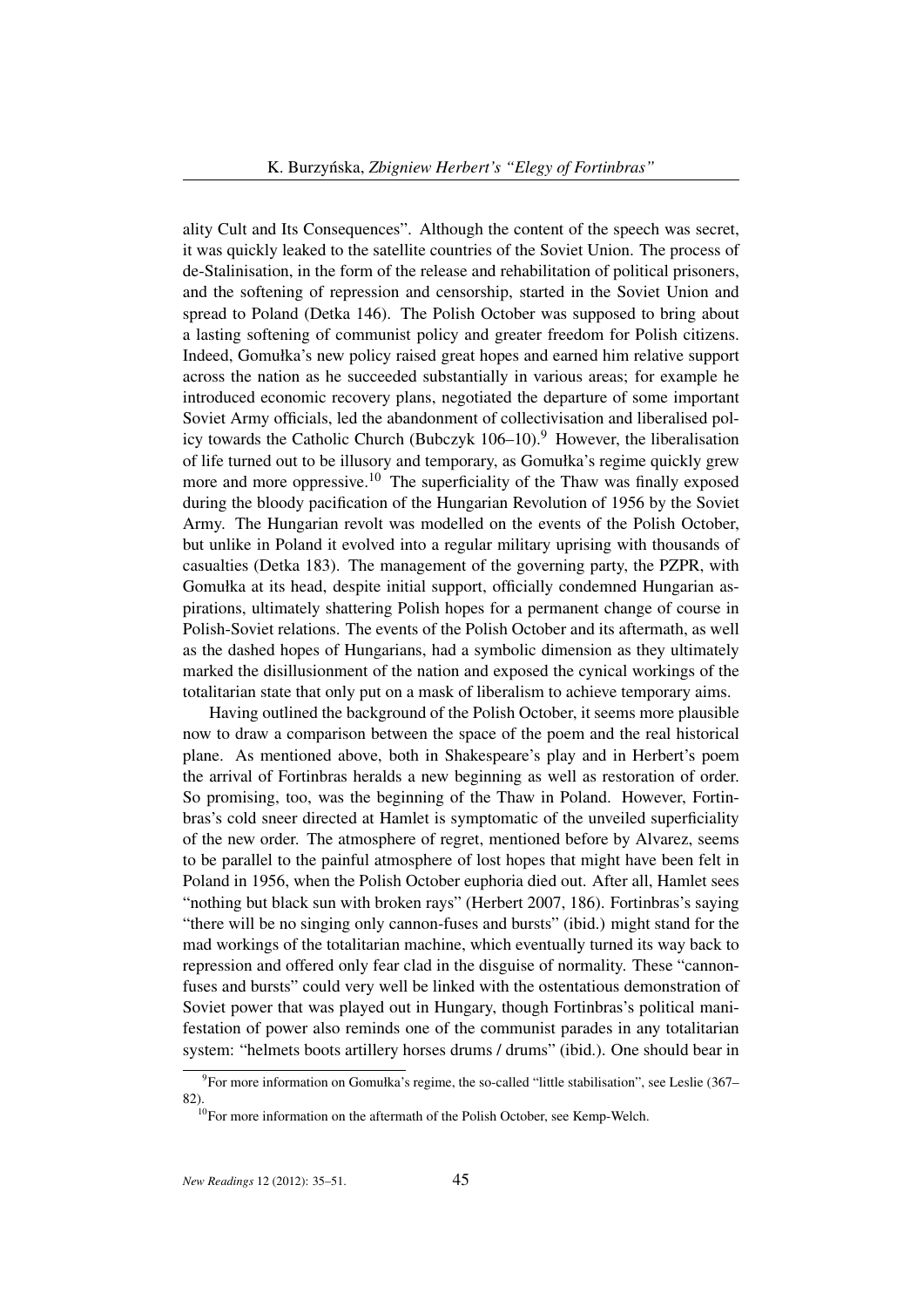mind the fact that although the Polish October was a relatively peaceful chain of events, at various stages of reforms, the threat of Soviet invasion in Poland was real and the suppression of the Hungarian revolt definitely testified to this (Persak 106– 08). In my opinion, the strong focus on the military aspects of Fortinbras's rule portrayed in the poem perfectly illustrates this atmosphere of pending danger. In the poem one learns that Hamlet's funeral will be a military event. This might also stand for the enforced secularisation of life under the communists. Fortinbras says, "there will be no candles no singing" (Herbert 2007, 186). His plan "to develop a better system of prisons" (ibid.) also indicates his plans to enslave his kingdom, as does his intent to take it by the neck and shake it.

Gibinska acknowledges 1956 as a possible interpretative path for the poem ´ but she seems to dismiss it as unimportant. For her, Fortinbras "expresses the non-achievement of tyranny", while the poem constitutes a moral condemnation of tyranny and oppression in general (1998, 164). I strongly believe that it is possible to read the poem in a more specific way, in the sense that it visualises the sinister spread of totalitarianism in Poland. Fortinbras's plans illustrate the reversed course of Polish politics after the Hungarian revolution. After all, one only has to see how bleak Herbert's vision really is as the whole future is foreshadowed by Fortinbras's "eternal watching" (Herbert 2007, 186). It is worth referring to one of Herbert's comments from an interview with Trznadel from 1980, in which he openly, though reluctantly, admits that he had been convinced the system created under Stalin was going to last the rest of his life (Trznadel 1986, 255). No wonder then that in the wake of the Thaw he was very sceptical about it. I strongly believe that the whole "Tren Fortynbrasa" documents his scepticism towards the real intentions behind the reforms introduced by Gomułka. In the same interview Herbert says,

In 1956 they [the intellectual elite] thought the Thaw was their creation. We agreed that it was not true. What happened later was a tremendous blow for the intellectual elite. Gomułka was not only primitive, he knew that the authorities already sat firmly in the saddle, they had their repression apparatus, hell of a lot of prisons [...] the justice system corrupt enough, so [...] what was literature for? [...] The year 1956 ultimately shattered the myth of soul engineers, shattered the myth of the political utility of those who, with their poems, paintings, symphonies, had supported the system. (Trznadel 1986,  $266$ <sup>11</sup>

Fortinbras's comment "what I shall leave will not be worth a tragedy" only strengthens the sinister grimness of this newfound knowledge and the cynicism of the new ruler's message. The potential created by the dramatic monologue and the use of irony creates a divide between the voice of the speaker—the evil Fortinbras—and

<sup>&</sup>lt;sup>11</sup>Here Herbert also offers his criticism of artists and poets who supported the Stalinist system in its early stages in Poland. On the whole, Trznadel's book *Hantha Domowa* [Civil Disgrace] is a collection of interviews with writers who gave in to the lure of communism in Poland. One of few exceptions is Herbert, who never yielded to the communist propaganda and maintained an indifferent or at times even hostile attitude to the authorities.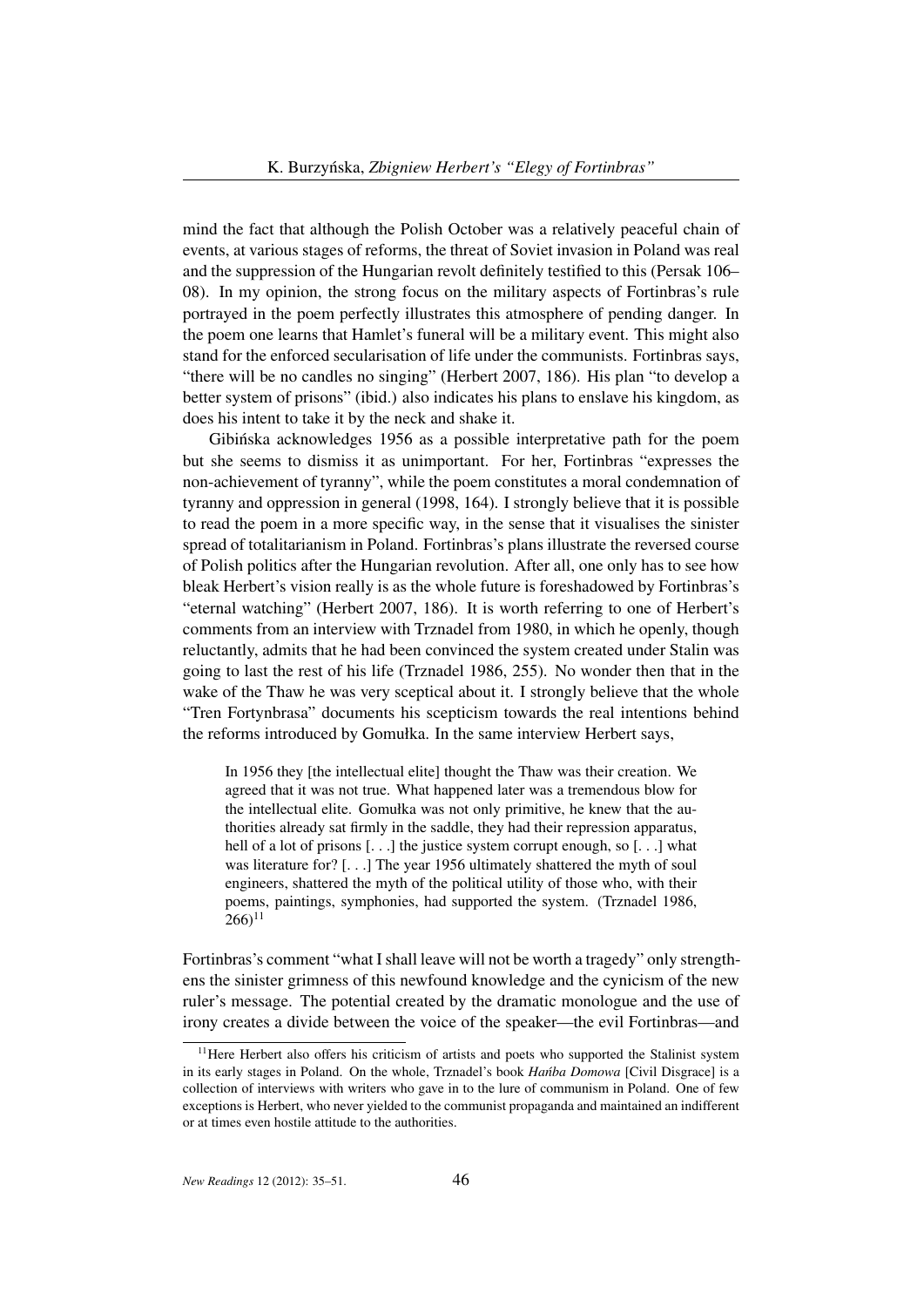the intended message. However, this perspective becomes clear enough only when one is aware of the historical circumstances surrounding the poem. Thus, the poem can be read as a strong voice speaking universally against any kind of oppression but, to my mind, is it also an elaborate metaphor responding to the returning totalitarian moods in Poland.

As indicated later, "Tren Fortynbrasa", as one part of a poetic triptych, apart from constituting an individual poetic image based on Shakespeare's original imagery, also communicates an implicit second message, only visible in the context of its sister poems. Trznadel is one of the first Polish critics who alludes to yet another layer to the political reading of the elegy, which comes to light when one confronts the poem with "Ze szczytu schodów" published together with the elegy in 1957. In his *Polski Hamlet*, Trznadel sees this poem's Hamlet as the symbolic embodiment of the ill-treated generation of the *Armia Krajowa* (AK) soldiers. This Home Army was the main Polish resistance organisation during the Second World War; loyal to the Polish government in exile, it formed an armed unit of the Polish underground state under Nazi occupation. The organisation was disbanded when the Red Army gained control over the territory of Poland (Leslie 234–38) and after the war, the former AK soldiers, seen as hostile and reactionary elements, became the key targets of NKVD terror and persecution by the newly-formed communist government (Trznadel 1986, 34). Communist propaganda attempted to portray national heroes as subversive criminals and quickly labelled them as "wretched reactionary midgets".<sup>12</sup> Trznadel, comparing the two poems, points to a very accurate parallel between those "who stand at the top of the stairs" and Fortinbras, who also triumphantly looks down on the dead body of Hamlet lying on the stairs (Trznadel 1988, 250).<sup>13</sup> The perfidious authorities' actions towards AK soldiers seem to reflect the same relation as "obviously / they who stand at the top of the stairs / they know / they know everything" (Herbert 2007, 338). In 1956, as a result of the Thaw, an amnesty released thousands of former AK soldiers from prisons. However, this apparently generous act on the part of the government also turned out to be fraudulent as most former AK activists were under state surveillance until 1989. As Baranczak observes, the poem is a portrayal of a suppressed and disappointed ´ society, "the hostages of a better future" who "will go on cultivating [their] square of earth / [their] square of stone" (Herbert 2007, 338–39). These "hostages of a better future" do not like the sight of "rolling heads" as they "know how quickly the heads grow back" (ibid.). These words not only indirectly point the reader to Hamlet's head, that "lies apart", and Fortinbras's "eternal watching" (Herbert 2007, 186), but also yet again underscore the ultimate hypocrisy of the Polish Thaw. The appeal "let's talk / man to man" (339), already uttered in "Tren Fortynbrasa" as "we can talk prince man to man" (186), is repeated by those in power, but this time the conversation stays in the sphere of the speakers' imagination, as they say "at

<sup>&</sup>lt;sup>12</sup>These words—"zapluty karzeł reakcji"—are a caption from a very well-known propaganda poster portraying a Red Army soldier crushing a Home Army soldier with his huge boot.

 $<sup>13</sup>$ Gibinska (1999), following Trznadel, also points to the same parallel, as does Baranczak.</sup>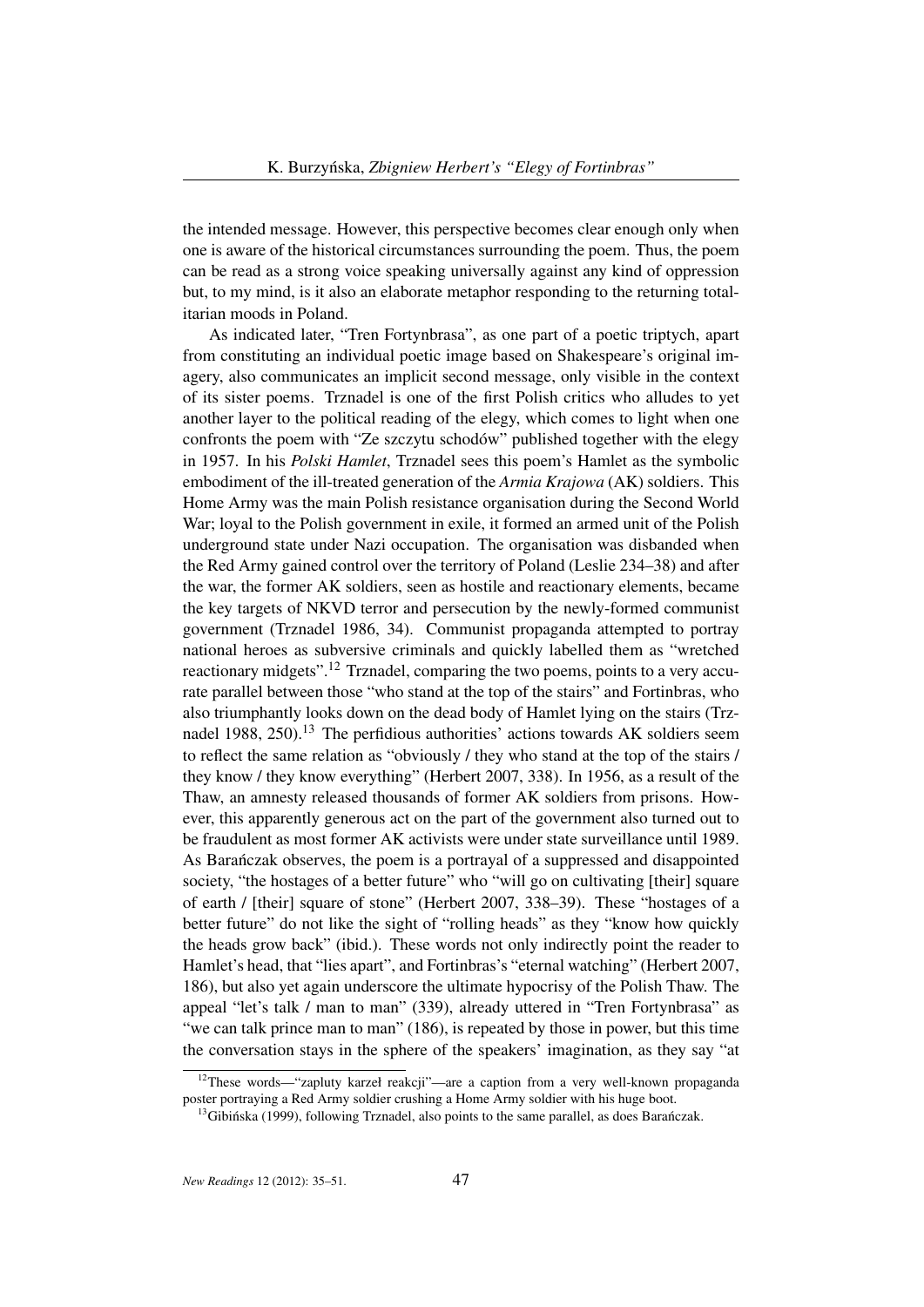times we dream / those at the top of the stairs / come down / down to us" (339). However, the speakers in the poem confirm the illusory nature of these imaginings by saying "sure they're dreams [. . .] not a drop of hope in our hearts" (339–40). Both poems, to an extent, deal with the derision of tyrannical rulers, who coldly look down on ordinary people, but the poems also document the fate of the Home Army.

The interpretative path suggested by Trznadel turns out to be even more wellfounded when one casts a glance at the third part of Herbert's triptych, namely, "Co widziałem". The poem was dedicated to Kazimierz Moczarski, a writer and an AK officer, arrested in 1945, subjected to torture and sentenced to death, but pardoned in 1956 at the time of the Polish October. The poem illustrates "the whole humiliation" by recollecting the experiences of AK soldiers "subjected to torture" by "executioners in sheep's clothing" (Herbert 2007, 337). These events are contrasted with the image of official state celebrations, during which "a man went on about distortions" (ibid.). Obviously this vision can be linked with the aforementioned amnesty of 1956, after which the official stance of the leading party on the status of the Home Army gradually softened, promising compensation and rehabilitation. Herbert's tone is nevertheless full of reproach and irony, expressing doubt about the earnestness of the changes. However, the irony and the tone of scepticism are not the only elements reflected in "Tren Fortynbrasa". What seems to complement the vision signalled in the elegy is the theatrum mundi metaphor used in "Co widziałem". Herbert asks "is this the final act / of a play by Anonymous [...] filled with [...] the giggles of those / who heaving a sigh of relief / that they pulled it off again / after dead props are cleared / slowly / lift / the bloody curtain" (Herbert 2007, 337). The closing of the poem "Co widziałem" marks the ending of a theatrical performance, the ending of a bloody tragedy which leaves a trail of dead bodies, just as in *Hamlet*. In this sense, "Tren Fortynbrasa" is an ironic continuation of the play by Shakespeare as well as a painful portrayal of the "cursed" AK soldiers and a terrorised society trapped in the brutal wheel of history.

#### "Elegy of Fortinbras" and the Polish Hamlet

Since the possible meanings of Herbert's metaphors in "Tren Fortynbrasa" and its sister poems have been signalled, it now seems necessary to ask in what way Herbert's rewriting of Shakespeare's tragedy shapes or reshapes the Polish Hamlet. As explained earlier, the Shakespearean Hamlet used in Polish literature usually becomes an exponent of a powerful political statement, expressing current political concerns. Herbert's poem has a twofold relation with this trend. On the one hand, when one takes into account political overtones in the elegy, underscored by the analysis of the other two poems, Herbert continues the tradition of reading the fate of Poland through Hamlet. On the other hand, Hamlet in his poem is dead and his place is taken by the ruthless Fortinbras. Herbert's Hamlet seems powerless and overtly too idealistic to bring any change. However, as Gibinska notes,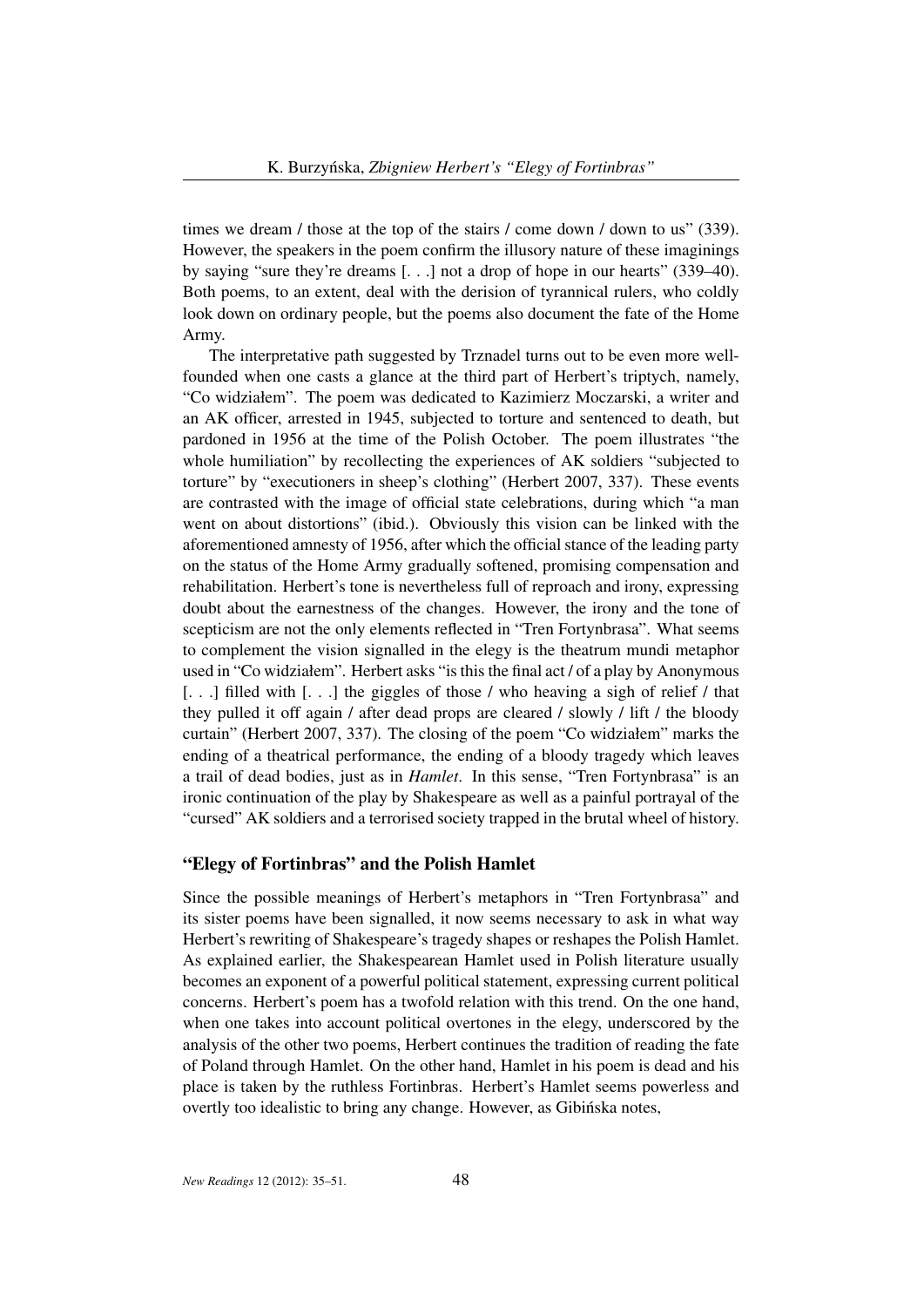Fortinbras's point of view is invalid. So is Hamlet's. Herbert's eye sees the tragic failure of Hamlet's heritage, its inevitable end. But ineffectual as it is, it still has a value because it is beyond the reach of the imported barbarian.<sup>14</sup> The uncertain balance, the shaky resolution of such a reading of Shakespeare refutes the Romantic tradition of qualified idealism, as it refutes the acceptance of the ruthlessness pragmatics of power. (Gibinska 1999, 62).

It seems that Herbert de-constructs the myth of the Polish Romantic Hamlet especially in the context of the events of the Second World War and subsequent communist experiences.<sup>15</sup> The crucial question about the identity of the new Polish Hamlet remains open. However, Trznadel finds a promising alternative in Herbert's later poetry. He proposes Mr Cogito, sometimes seen as Herbert's poetic alter-ego, as the new realisation of Hamlet in Polish literature, "Hamlet incognito". He announces the death of "historic Hamlets" and the coming of the new "everyday Hamlets" for whom, as for Shakespeare's Hamlet, the most essential value is truth (Trznadel 1988, 297). Trznadel's proposal seems to be a very potent idea, but in the meantime, it remains to be seen in which direction the Polish incarnation of Hamlet will develop.

#### **Conclusion**

"Tren Fortynbrasa" is undoubtedly a multi-dimensional poem in which numerous interpretative paths cross. The aim of this article was not to offer one definitive interpretation of the poem, but rather to analyse and order the existing body of thought on the elegy, as well as to extend the trails so far only hinted at by Herbert's critics. My presentation of the poem's publication circumstances, its numerous references to Poland's complex history and the analysis of the other two poems of Herbert's triptych shows that "Tren Fortynbrasa" is more than a rewriting of Shakespeare's *Hamlet* or a universal condemnation of tyranny. It is, along with "Co widziałem" and "Ze szczytu schodów", a powerful poetic document of the Polish October of 1956, and the sad fate of the Home Army and a Polish society manipulated by communist propaganda. Of course, grounding Herbert's elegy in Polish history does not exclude its universal message. On the contrary, the power of Herbert's lines lies in the combination of these elements, because "Tren Fortynbrasa" might be read as an interesting continuation and discussion of Shakespeare's tragedy, a moral condemnation of tyrannical power, a discussion of Polish history and finally even of Polish literature. The political message of the poem might be read both within the historical context of Poland and within the intricate web of European, or even global, cultural heritage. It appears that the magic of this poem is about it being inherently Polish and inherently universal at the same time. However, one may suggest that as an inherently Polish poem, the universal and thus

<sup>&</sup>lt;sup>14</sup>This is most probably Gibińska's reference to Herbert's *Barbarian in the Garden*.

 $15$ Tadeusz Różewicz's poetry also seems preoccupied with a similar deconstruction. Różewicz is the author of "Rozmowa z księciem" ["The Conversation with the Prince"], a poem which also rewrites the story of Hamlet.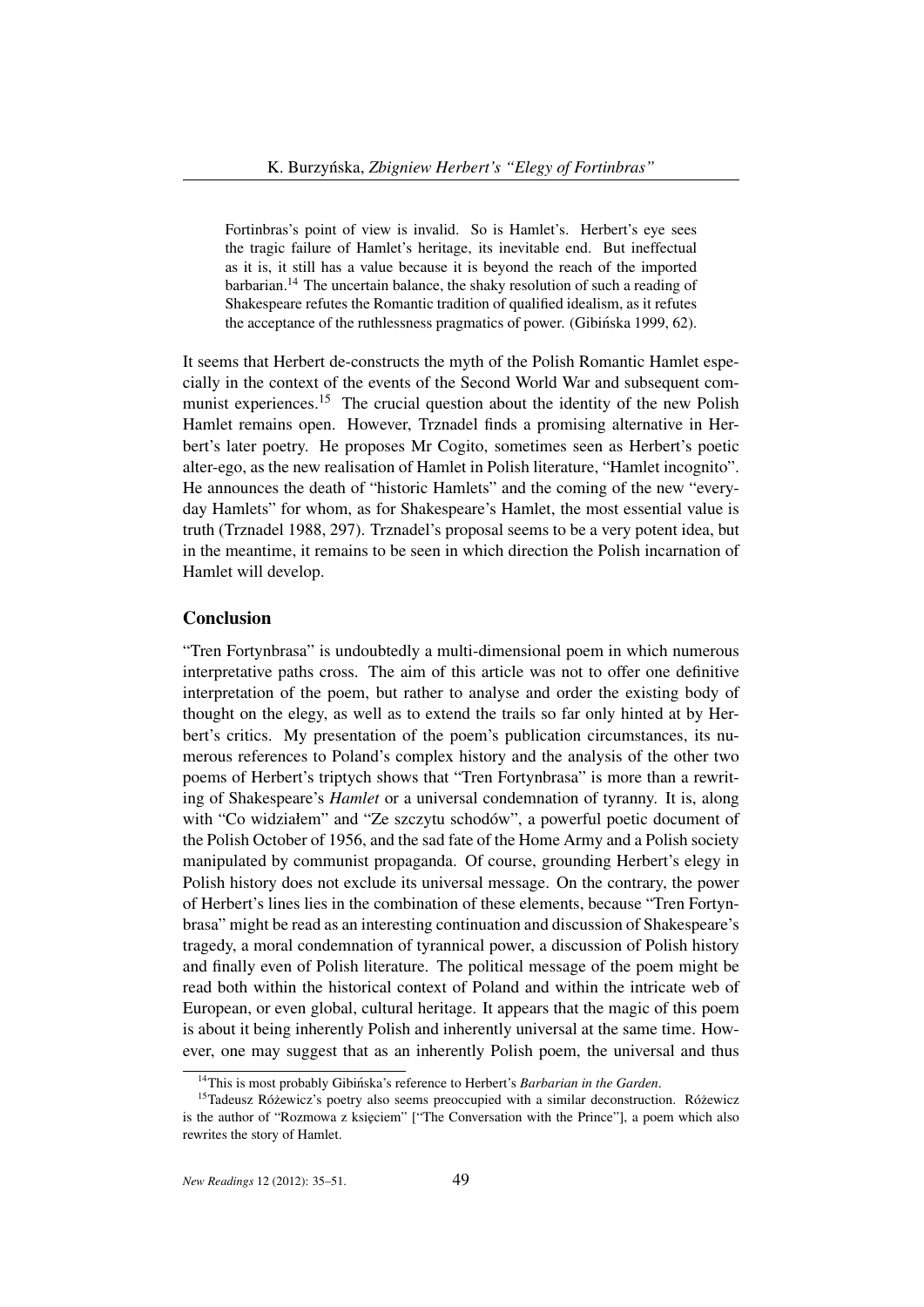moral message of "Tren Fortynbrasa" becomes clear enough and powerful enough only when filtered through its inextricable context.

## Works Cited

- Alvarez, Alfred. "Nie walczysz, to umierasz". Trans. Adam Szostkiewicz. *Kontrapunkt Magazyn Kulturalny Tygodnika Powszechnego* 1/2 (33/34) (1999): 1. Print.
- Barańczak, Stanisław. *Uciekinier z Utopii—o Poezji Zbigniewa Herberta*. London: Polonia, 1984. Print.
- Bubczyk, Robert. *A History of Poland in Outline*. Lublin: Maria Curie-Skłodowska University Press, 2002. Print.
- Budrowska, Kamila. *Literatura i Pisarze wobec Cenzury PRL 1948–1958*. Białystok: Wydawnictwo Uniwersytetu w Białymstoku, 2009. Print.
- Detka, Janusz. *Wiersze Polskiej Odwilzy 1953–1957 ˙* . Kielce: Wydawnictwo Uniwersytetu Humanistyczno-Przyrodniczego Jana Kochanowskiego, 2010. Print.
- Gardner, Monica. "The Great Emigration and Polish Romanticism". *The Cambridge History of Poland*. Vol. 2. Ed. William Fiddian Reddaway. Cambridge: Cambridge University Press, 1971. 324––35. Print.
- Gibinska, Marta. "Polish Poets Read Shakespeare—Refashioning of the National ´ Tradition". *Hamlet East-West.* Ed. Marta Gibińska and Jerzy Limon. Gdańsk: Theatrum Gedanense Foundation, 1998. 157–70. Print.
- —. *Polish Poets Read Shakespeare—Refashioning of the Tradition*. Kraków: Towarzystwo Naukowe "Societas Vistulana", 1999. Print.
- Herbert, Zbigniew. *Barbarian in the Garden*. Trans. Michael March and Jarosław Anders. Manchester: Carcanet, 1985. Print.
- —. *Listy do muzy: Prawdziwa historia niesko ´nczonej miłosci ´* . Gdynia: Małgorzata Marchlewska, 2000. Print.
- —. *The Collected Poems 1956–1998*. Trans. and ed. Alissa Valles. New York: Harper Collins, 2007. Print.
- Jenkins, Harold. "Introduction". William Shakespeare. *Hamlet, Prince of Denmark*. The Arden Shakespeare. London: Methuen, 1982. 1–152. Print.
- Kemp-Welch, Tony. "Dethroning Stalin: Poland 1956 and its Legacy". *Challenging Communism in Eastern Europe—1956 and its Legacy*. Ed. Terry Cox. London: Routledge, 2008. 73–96. Print.
- Kott, Jan. *Szekspir Współczesny*. Kraków: Wydawnictwo Literackie, 1997. Print.
- Leslie, R. F., ed. *The History of Poland since 1863*. Cambridge: Cambridge University Press, 1987. Print.

Persak, Krzysztof. "The Polish-Soviet Confrontation in 1956 and the Attempted Soviet Intervention in Poland". *Challenging Communism in Eastern Europe: 1956 and its Legacy*. Ed. Terry Cox. London: Routledge, 2008. 97–122. Print. Sanders, Julie. *Adaptation and Appropriation*. London: Routledge, 2006. Print.

*New Readings* 12 (2012): 35–51. 50